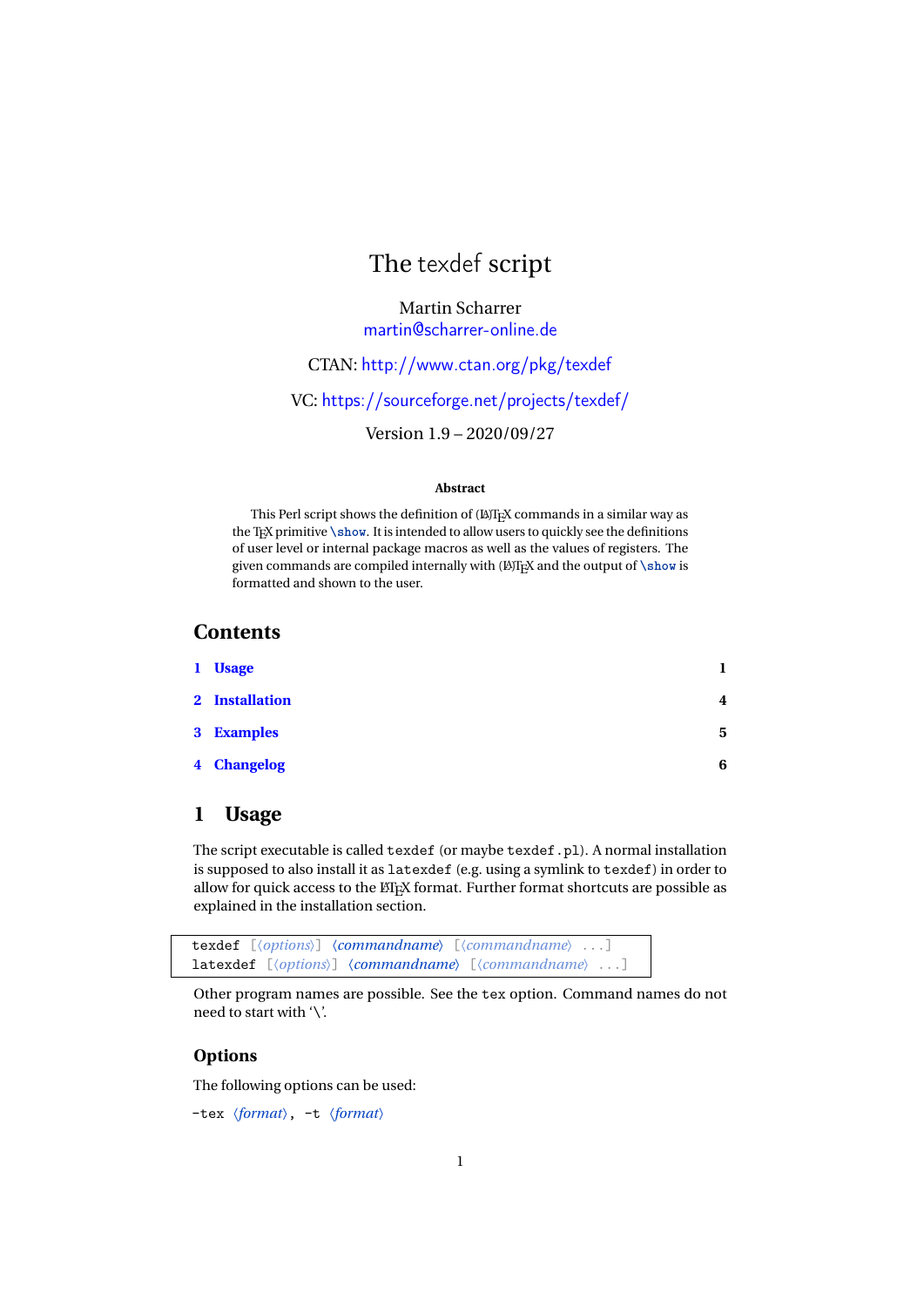Use given format of TeX: 'tex', 'latex', 'context'. Variations of 'tex' and 'latex', like 'luatex', 'lualatex', 'xetex', 'xelatex' are supported. The postfix '-dev' for develop versions of the format is also supported (e.g. 'latex-dev'). The default is given by the used program name: 'texdef' -> 'tex', 'latexdef' -> 'latex', etc.

```
–texoptions 〈options〉
```
Call LATEX/TEX with the given options.

–source, -s

Try to show the original source code of the command definition (L).

–value, -v

Show value of command instead (i.e. \the\command).

```
–preamble, -P
```
Show definition of the command inside the preamble.

–Environment, -E

Every command name is taken as an environment name. This will show the definition of both **\foo** and **\endfoo** if foo is used as command name (L).

```
–beforeclass, -B
```
Show definition of the command before **\documentclass**.

–package 〈*pkg*〉, -p 〈*pkg*〉

(M) Load given tex-file, package or module depending on whether '\*tex', '\*latex' or 'context' is used. For LaTeX the  $\langle pkg \rangle$  can start with '[<options>]' and end with 〈*pkgname*〉 or {〈*pkgname*〉}.

```
–class 〈class〉, -c 〈class〉
```
(LaTeX only) Load given class instead of default ('article'). The 〈*class*〉 can start with  $[\langle class options \rangle]$  and end with  $\langle classname \rangle$  or  $\{\langle classname \rangle\}.$ 

```
–environment 〈env〉, -p 〈env〉
```
(M) Show definition inside the given environment 〈*env*〉.

–othercode 〈*code*〉, -o 〈*code*〉

(M) Add other code into the preamble before the definition is shown. This can be used to e.g. load PGF/TikZ libraries.

–before 〈*code*〉, -b 〈*code*〉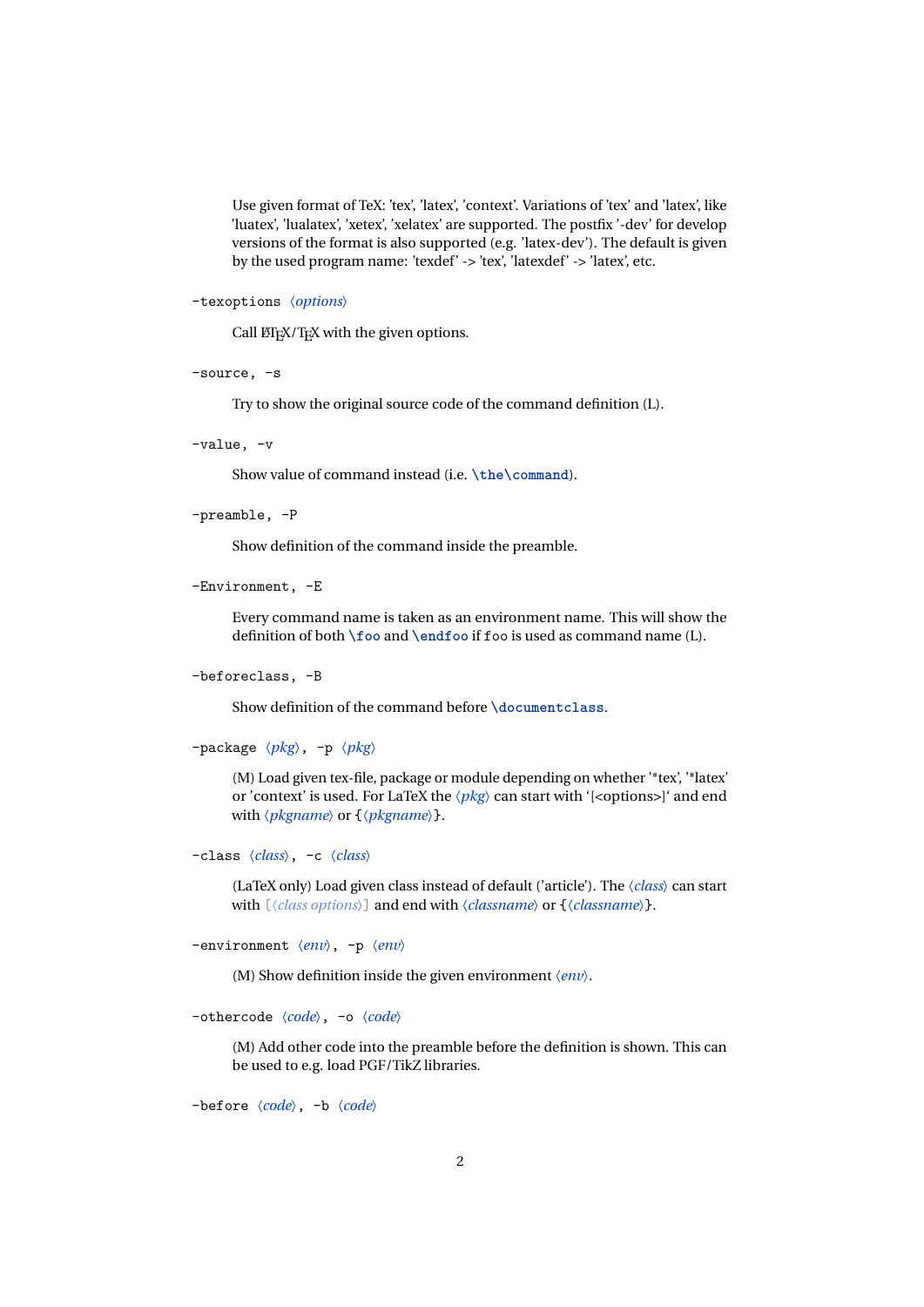(M) Place 〈*code*〉 before definition is shown. The 〈*code*〉 can be arbitray TeX code and doesn't need be be balanced.

–after 〈*code*〉, -a 〈*code*〉

(M) Place 〈*code*〉 after definition is shown. The 〈*code*〉 can be arbitray TeX code and doesn't need be be balanced.

–find, -f

Find file where the command sequence was defined (L).

–Find, -F

Show full filepath of the file where the command sequence was defined (L).

–list, -l

List user level command sequences of the given packages (L).

–list-defs, -L

List user level command sequences and their shorten definitions of the given packages (L).

–list-all, -ll

List all command sequences of the given packages (L).

```
–list-defs-all, -LL
```
List all command sequences and their shorten definitions of the given packages (L).

```
–ignore-cmds 〈cs,cs,..〉, -i
```
Ignore the following command sequence(s) in the above lists. (M)

```
–ignore-regex 〈regex,..〉, -I
```
Ignore all command sequences in the above lists which match the given Perl regular expression(s). (M)

–pgf-keys, -k

Takes commands as pgfkeys and displays their definitions. Keys must use the full path but the common '.cmd' prefix is applied.

–pgf-Keys, -K

Takes commands as pgfkeys and displays their definitions. Keys must use the full path.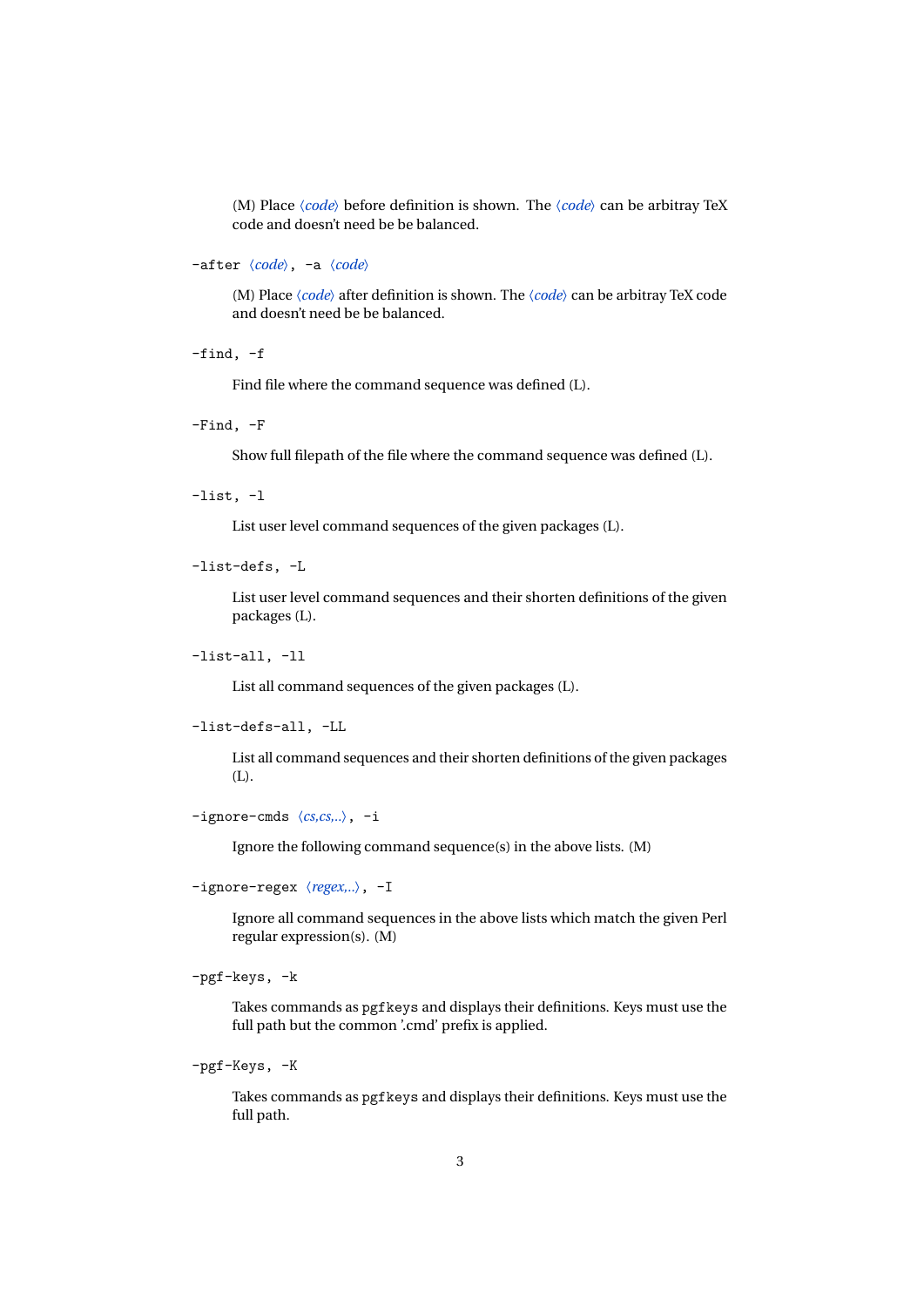#### –version, -V

If used alone prints version of this script. (L) Together with -p or -c prints version of LaTeX package(s) or class, respectively.

–edit

Opens the file holding the macro definition. Uses --Find and --source. If the source definition can not be found the definition is printed as normal instead. (L)

–editor <editor>

Can be used to set the used editor. If not used the environment variables TEXDEF\_EDITOR, EDITOR and SELECTED\_EDITOR are read in this order. If none of these are set a list of default editors are tried. The <editor> string can include '%f' for the filename, '%n' for the line number and '%%' for a literal '%'. If no '%' is used '+%n %f' is added to the given command.

```
–tempdir <directory>
```
Use given existing directory for temporary files.

–help, -h

Print this help and quit.

#### **Notes:**

Long option can be shorten as long the are still unique. Short options can be combined. If the option 'environment', 'before' and 'after' are used toegether the produced code will be inserted in the given order (reversed order for 'after'). (M) = This option can be given multiple times.

(L) = LaTeX only. Requires the packages 'filehook' and 'currfile'.

# <span id="page-3-0"></span>**2 Installation**

The latest official release of the script can be obtained from CTAN under [http://](http://mirrors.ctan.org/support/texdef/texdef.pl) [mirrors.ctan.org/support/texdef/texdef.pl](http://mirrors.ctan.org/support/texdef/texdef.pl). The latest develop version (which can be unstable!) can be obtained from the source code repository under [https://bitbucket.](https://bitbucket.org/martin_scharrer/texdef/src/tip/texdef.pl) [org/martin\\_scharrer/texdef/src/tip/texdef.pl](https://bitbucket.org/martin_scharrer/texdef/src/tip/texdef.pl).

For installation the script file texdef.pl must simply renamed to texdef and be copied to a location suitable for executables, i.e. a directory in the PATH, e.g. /usr/bin or /usr/local/bin for Linux/Unix. The script should be set as *executable*, i.e. chmod +x texdef.pl for Linux/Unix. This is not required for MS Windows.

This script can show the definitions of commands with different formats of TeX (tex, etex, latex, pdftex, pdfetex, pdflatex, xetex, xelatex, context, ...). The format can be given using an command line option or over the *script name*, i.e. if the script is called texdef it will use tex, but called latexdef it will use latex and so on. The script can be simply copied several times, but creating *symbolic links* to the real script is enough on operation systems/file systems which support this. At least the two variations texdef and latexdef should be installed.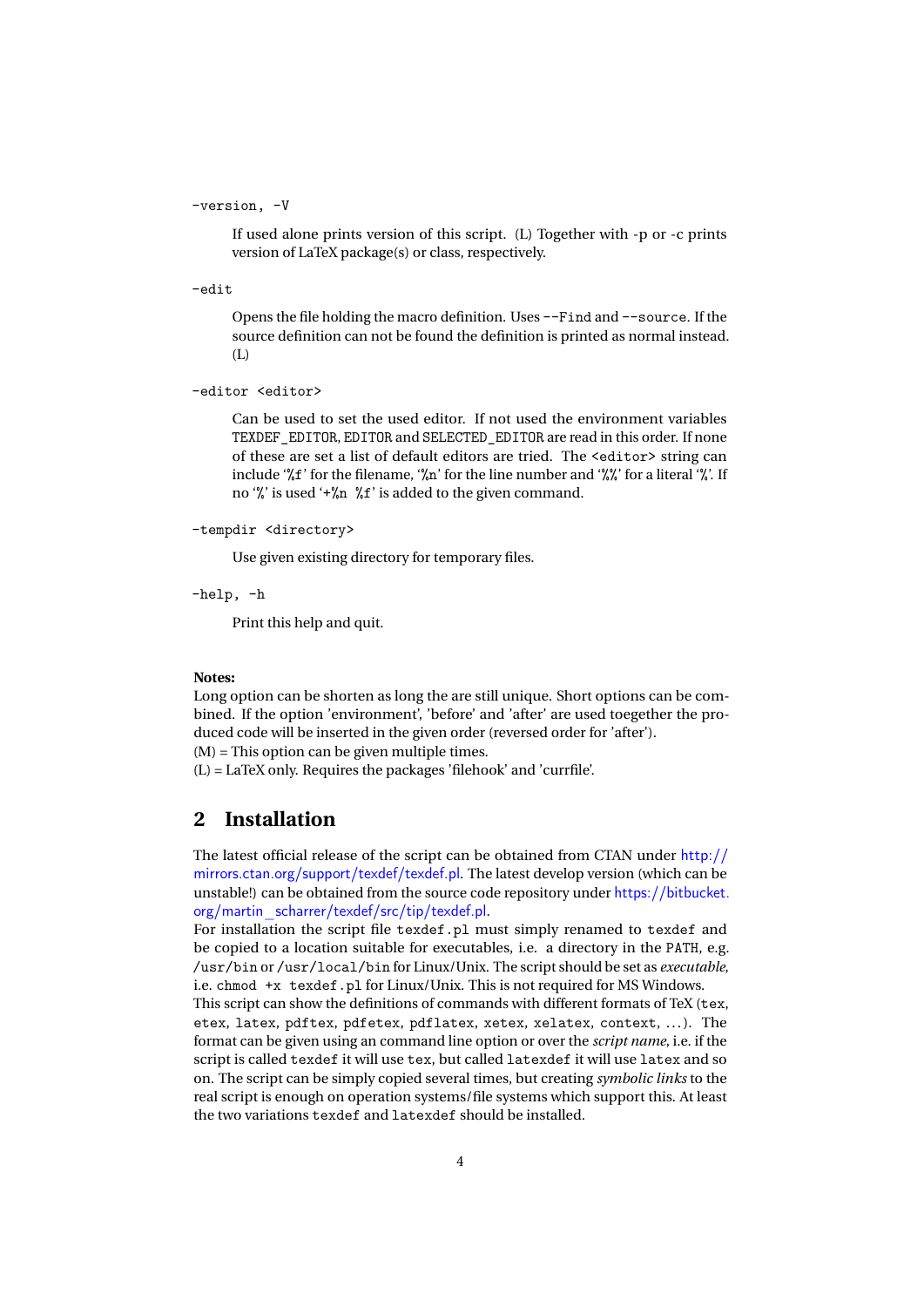#### **Requirements**

The texdef program is a Perl script which needs a Perl interpreter to work. Informations about installing Perl can be found at <http://www.perl.org/get.html>. The script calls a TeX compiler (tex, latex, . . . ) to display the definition of commands/macros. Therefore (LA)T<sub>EX</sub> must also be installed. Informations about installing (LA)TEX can be found at <http://www.latex-project.org/ftp.html>.

#### **Quick Install Nodes for Linux/Unix**

```
cp texdef.pl /usr/local/bin/
cd /usr/local/bin
ln -s texdef.pl texdef
ln -s texdef.pl latexdef
ln -s texdef.pl etexdef
ln -s texdef.pl luatexdef
ln -s texdef.pl lualatexdef
ln -s texdef.pl pdftexdef
ln -s texdef.pl pdflatexdef
ln -s texdef.pl xetexdef
ln -s texdef.pl xelatexdef
ln -s texdef.pl 'some other TeX format of your choice'
```
or use the Makefile (defaults to /usr/local/bin)

make install INSTALLDIR=/your/path

# <span id="page-4-0"></span>**3 Examples**

Show the definition of **\chapter** with different classes (article (default), book and scrbook):

latexdef chapter latexdef -c book chapter latexdef -c scrbook chapter

Show value of **\textwidth** with different class options:

latexdef -c [a4paper]{book} -v paperwidth latexdef -c [letter]{book} -v paperwidth

Show definition of TikZ's \draw outside and inside a tikzpicture environment:

```
latexdef -p tikz draw
latexdef -p tikz --env tikzpicture draw
```
Show definition of TikZ's **\draw** inside a node, inside a beamer frame in handout mode:

```
latexdef -c [handout]beamer -p tikz --env frame \
    --env tikzpicture -b '\node {' -a '};' draw
```
List all user level command sequences (macros) defined by the xspace LaTeX package:

latexdef -l -p xspace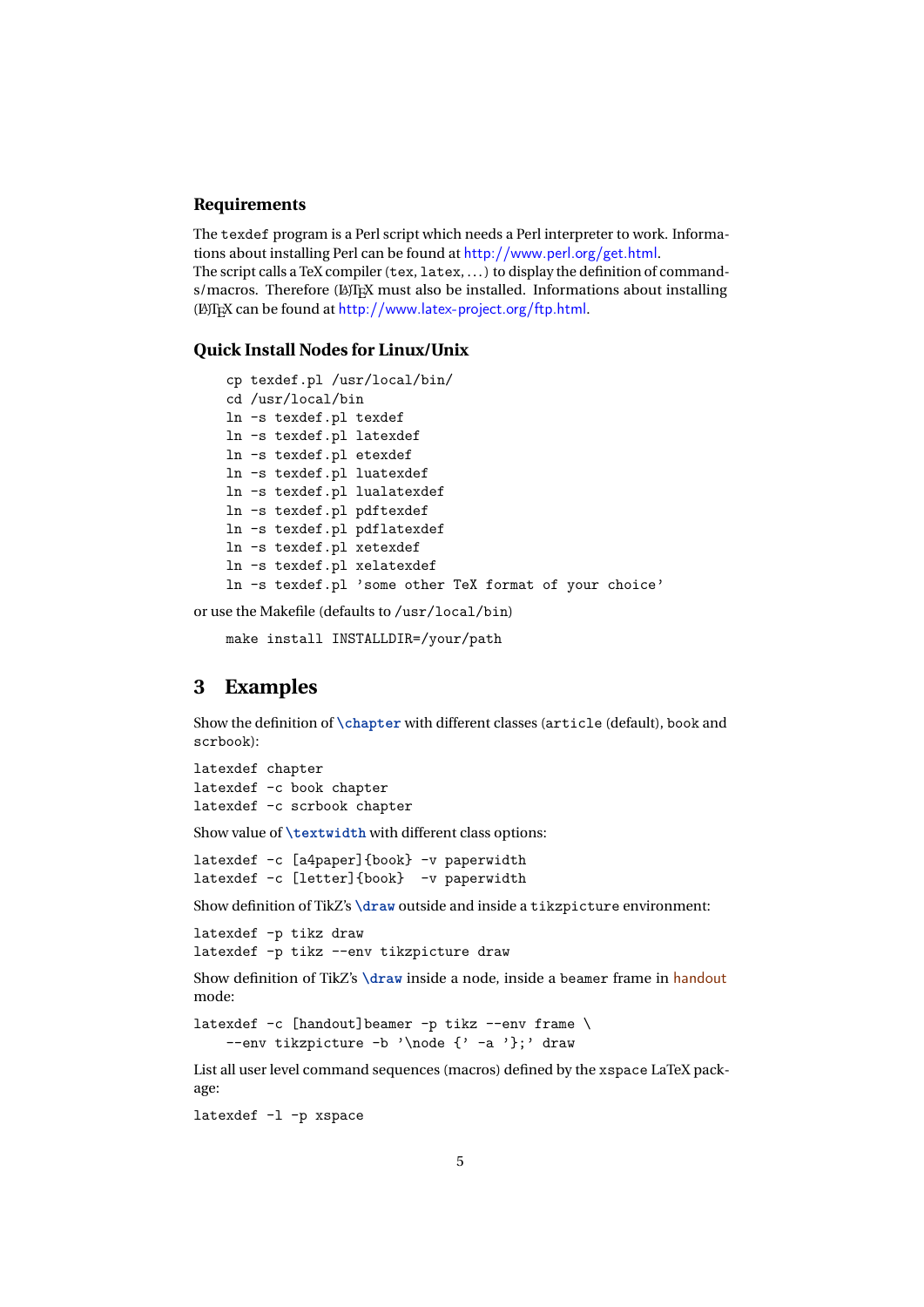# <span id="page-5-0"></span>**4 Changelog**

### **v1.9 from 2020/09/27**

• Added support for develop versions of the formats, e.g. "latex-dev".

### **v1.8c from 2010/01/15**

• Changed path printing format to native format of the used OS (e.g. under Windows file paths now habe '\' instead of '/')

### **v1.8a from 2018/03/28**

• Further fixes of braces in regexs to avoid "Unescaped left brace in regex is deprecated" warnings or errors.

#### **v1.8 from 2018/03/25**

- Added "dvitex" and "dvilatex" as formats. These will set DVI mode on "tex" or "latex".
- Escaped further braces in regexs to avoid warnings or errors.
- Added option "--texoptions" to allow the passing of compiler options for special cases.

### **v1.7c from 2017/12/09**

• Fixed 'Unescaped left brace in regex is deprecated' warning. Thanks goes to Paulo Cereda <cereda.paulo@gmail.com> for providing the patch.

## **v1.7b from 2012/05/15**

- Added support for **\chardef**, **\countdef**, **\dimendef**, **\mathchardef**, **\myskip**, **\skipdef** and **\toksdef**.
- Added support for **\newbox**, **\newcount**, **\newdimen**, **\newif**, **\newinsert**, **\newread**, **\newskip**, **\newtoks**, **\newwrite**.
- Added support for **\newif** and **\newcount**.
- Changed internal processing order to put more frequently used elements first.

### **v1.7a from 2012/05/08**

• Fix for currfile v0.6.